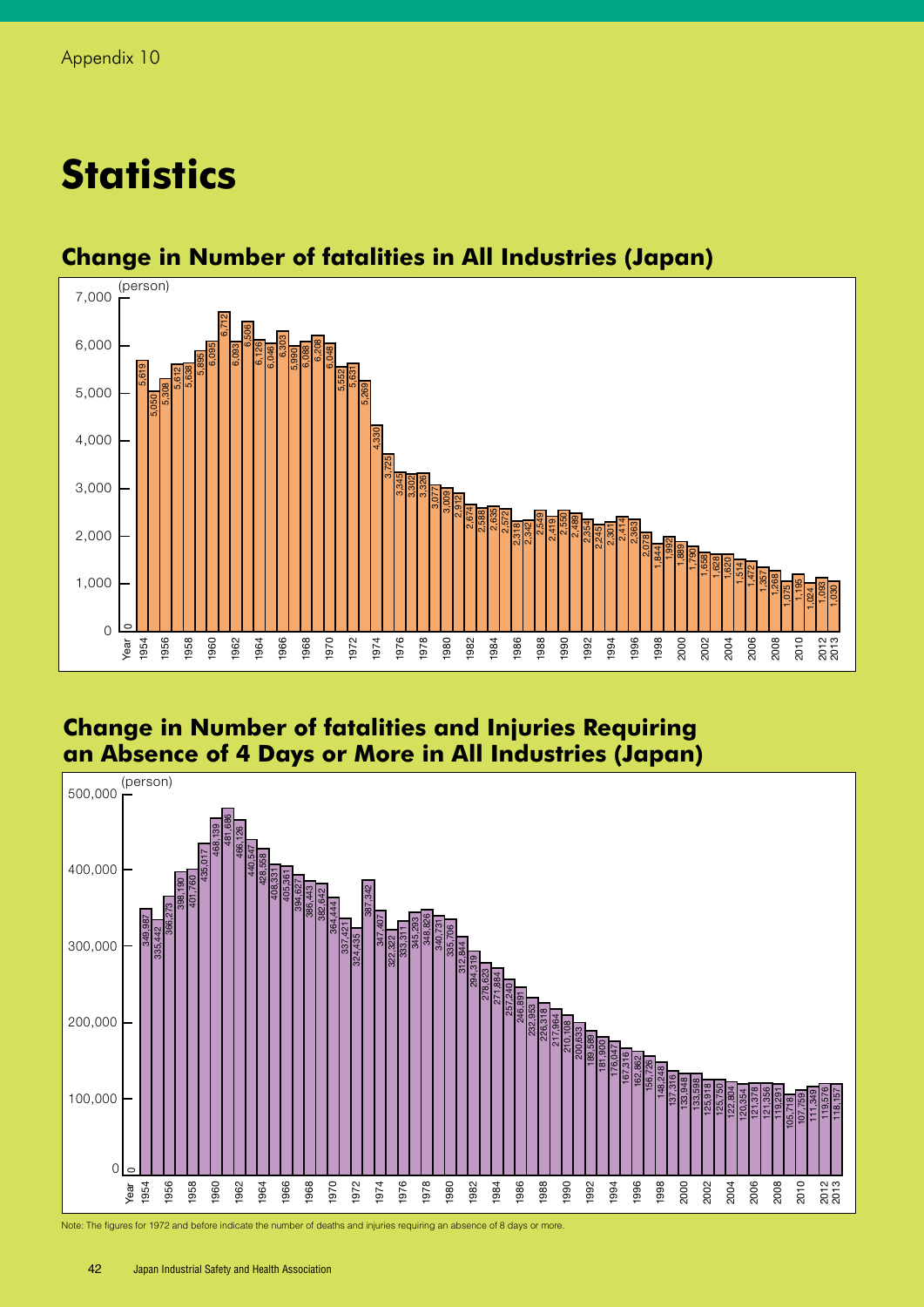|                                |     |         |                 |     |                 |                |     |     |     |                |     | 1973   1974   1975   1976   1977   1978   1979   1980   1981   1982   1983   1984   1985   1986   1987   1988   1989   1990   1991   1992 |     |     |     |    |     |     |                  |                 |
|--------------------------------|-----|---------|-----------------|-----|-----------------|----------------|-----|-----|-----|----------------|-----|-------------------------------------------------------------------------------------------------------------------------------------------|-----|-----|-----|----|-----|-----|------------------|-----------------|
| All industries                 | 331 | 272     | 276             | 275 | 246             | 261            | 210 | 186 | 204 | 174            | 210 | 184                                                                                                                                       | 141 | 146 | 165 | 88 | 182 | 185 | 196 <sub>1</sub> | 166             |
| <b>Construction</b>            |     | 59      | 23              | 125 | <sup>-</sup> 16 | 160            | 103 | 91  | 95  | 82             | 106 | 88                                                                                                                                        | 68  | 67  | 70  | 85 | 86  | 85  | 88               | 74              |
| Manufacturing                  | 83  | 69      | 94              | 95  | 60              | 51             | 54  | 49  | 52  | 51             | 46  | 41                                                                                                                                        | 32  | 35  | 45  | 52 | 43  | 44  | 51               | 33 <sup>1</sup> |
| Transport and freight handling | 22  | $\circ$ | 12 <sup>°</sup> |     | 20              | 8 <sub>1</sub> |     |     | 16  | $\overline{4}$ |     |                                                                                                                                           |     |     | о   | 16 | 8   | 15  | 14               |                 |
| Others                         | 49  | 35      | 47              | 49  | 50              | 42             | 46  | 39  | 41  | 27             | 51  | 47                                                                                                                                        | 30  | 38  | 41  | 35 | 45  | 41  | 43               | 52              |

## **Change in Serious Industrial Accidents by Industry (Japan)**

|                                |     | 1993  1994  1995  1996  1997  1998  1999  2000  2001  2002  2003  2004  2005  2006  2007  2008  2009  2010  2011  2012  2013 |      |    |                 |     |     |       |           |            |     |     |     |                 |                    |                 |      |     |       |                 |     |
|--------------------------------|-----|------------------------------------------------------------------------------------------------------------------------------|------|----|-----------------|-----|-----|-------|-----------|------------|-----|-----|-----|-----------------|--------------------|-----------------|------|-----|-------|-----------------|-----|
| All industries                 | 183 | 1951                                                                                                                         | 228  |    | 218 227         | 201 | 214 | 230 l | 225       | 231 l      | 249 | 274 |     |                 | 265  318  293  281 |                 | 228l | 245 | 255 l | 284             | 244 |
| Construction                   | 81  | 80                                                                                                                           | 97   | 94 | 83              | 95  | 79  | 85    | 88 I      | 82         | 88  | 89  | 931 | 1201            | 104                | 93              | 751  | 87  | 105   | 95 l            | -93 |
| Manufacturing                  | 41  | 52                                                                                                                           | 45   | 46 | 66              | 45  | 44  | 56 l  | 54        | 45         | 38  | 64  | 56  | 62              | 61                 | 581             | 55   | 49  | 49    | 45              | 34  |
| Transport and freight handling | 231 | 15                                                                                                                           | 201  | 15 | 18 <sub>1</sub> | 24  | 28  | 27    | <b>28</b> | <b>271</b> | 33  | 34  | 37  | 32 <sub>1</sub> | 331                | 13 <sub>1</sub> | 21   | 24  | 27    | 24              | 21  |
| Others                         | 38  | 48                                                                                                                           | 66 l | 63 | 60              | 37  | 63  | 62    | 55        | 77         | 90. | 87  | 79  | 1041            | 951                | 117             | 77   | 85  | 1101  | 84 <sub>1</sub> | 96  |

(person)



Note: "Serious industrial accident" signifies an accident resulting in 3 more deaths and/or injuries at a time.